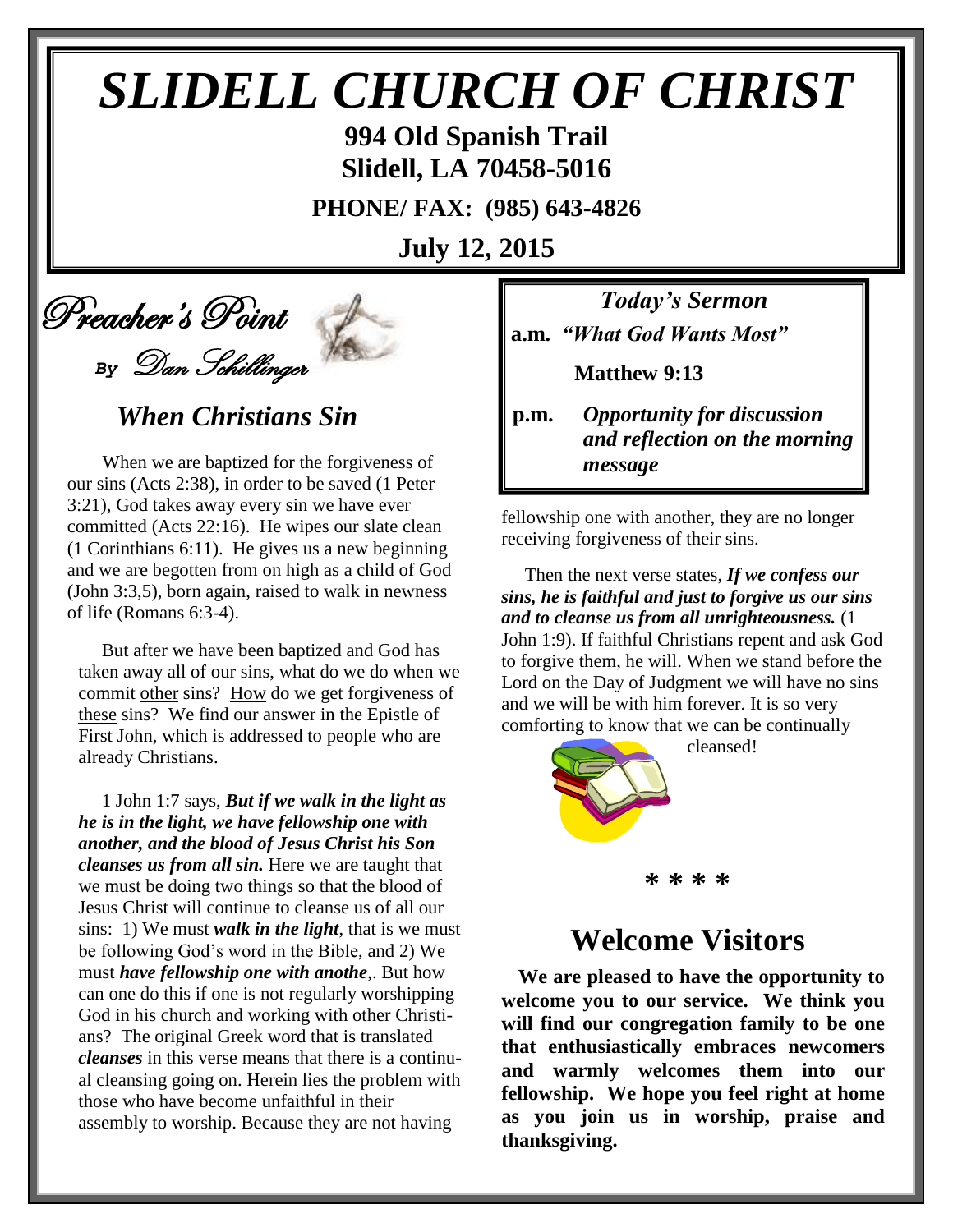## "*REMEMBER IN PRAYER*



With Visits, Calls, & Cards

 **The flooding victims, and relief workers, throughout Texas.**

**Angel Mangus** (of Houston, TX, niece of Carl Mangus) - afflicted with inoperable stage 4 brain cancer.

**Charles Espadron** (Claudia's brother, in Atlanta) - diagnosed with cancer in one lung.

**Elery Martin** (friend of the Caseys, near Montgomery, AL) - five year old girl experiencing seizures, has had tests re-scheduled for tests on July 23.

**Zach Steele** - for success and healing through the process of receiving his long-awaited bone marrow transplant.

**Cecilia McDonald** (Kate's mom, in Pleasanton, Texas) - her recovery from heart weakness is better than expected. Pray that his continues while she receives in-home care.

 **Karen Besser** (friend of Kathy Pederson's granddaughter) - has pneumonia and a lung clot.

 **Dorothy Bryan** - suffering hearing loss.

 **Walter Acker** - thanksgiving that he now has sight restored to one eye, following recent cataract surgery.

**Rosa Nuñez** (good friend of the Vargas family) - having serious painful health problems.

**Ken Cheri** (Courtney's brother) - healing well following recent successful hip replacement surgery. He is getting around with a cane.

**Jessica Fowler** (Jesse and Shirley's granddaughter, and a resident of Lockport, LA**)**  has some vexing problems besetting her.

**Sharon Evans** - having equilibrium problems.

**Shirley Ervin** - thanksgiving that she is feeling better from a recent bout of pleurisy.

**Van Kreh** (Margaret's eldest brother, in Estill Springs, TN) - thanksgiving that he is eating and drinking better, despite suffering from Alzheimer's and Parkinson's diseases.

**Terri Jones** - pray that she'll continue to feel better through the cycles of her Epstein-Barr disorder.

**Dale Epperley** - Awaiting a date to be set for surgery to remove a 70% blockage from his right carotid artery. Later, another surgery is supposed to be scheduled to remove the 40% blockage on his left side.

**Gerald Molina** - tests have indicated that his lower-back pain issues are confined to that area. He has an appointment to see a surgeon on 03 Aug. for possible scheduling of surgery in the near-future. He also thankfully now has less fluid build-up throughout his body.

**Margaret Schillinger** - thanksgiving she is finally experiencing significant relief from pain and stiffness following a recent slight fall.

**Jace Roig** (newborn son of Colton Roig) - in precarious health during his extended stay in the NICU at Ochsner-Baptist Hospital in New Orleans.

**Bill Tansil** - most pressing health issue now is pain from arthritis in his back and shoulders.

**Phyllis Tansil** - finally experiencing substantial pain relief in her lower back.

**Sharon Honoré** (sister of Anita, and a member at the Crowder Blvd. church) - has advanced breast cancer.

 **Donald Boudreaux** (Joyce LeBlanc's brother-inlaw, of the Barataria area) - fighting cancer in the area of the kidney ureters.

 **Kimberly Carter** - recovering from an injured knee.

 **Maria Aurelia Alsaro** (Marisol's mother, in Costa Rica) - afflicted with kidney problems.

 **Clara Leonard** - still is suffering much pain and can barely walk.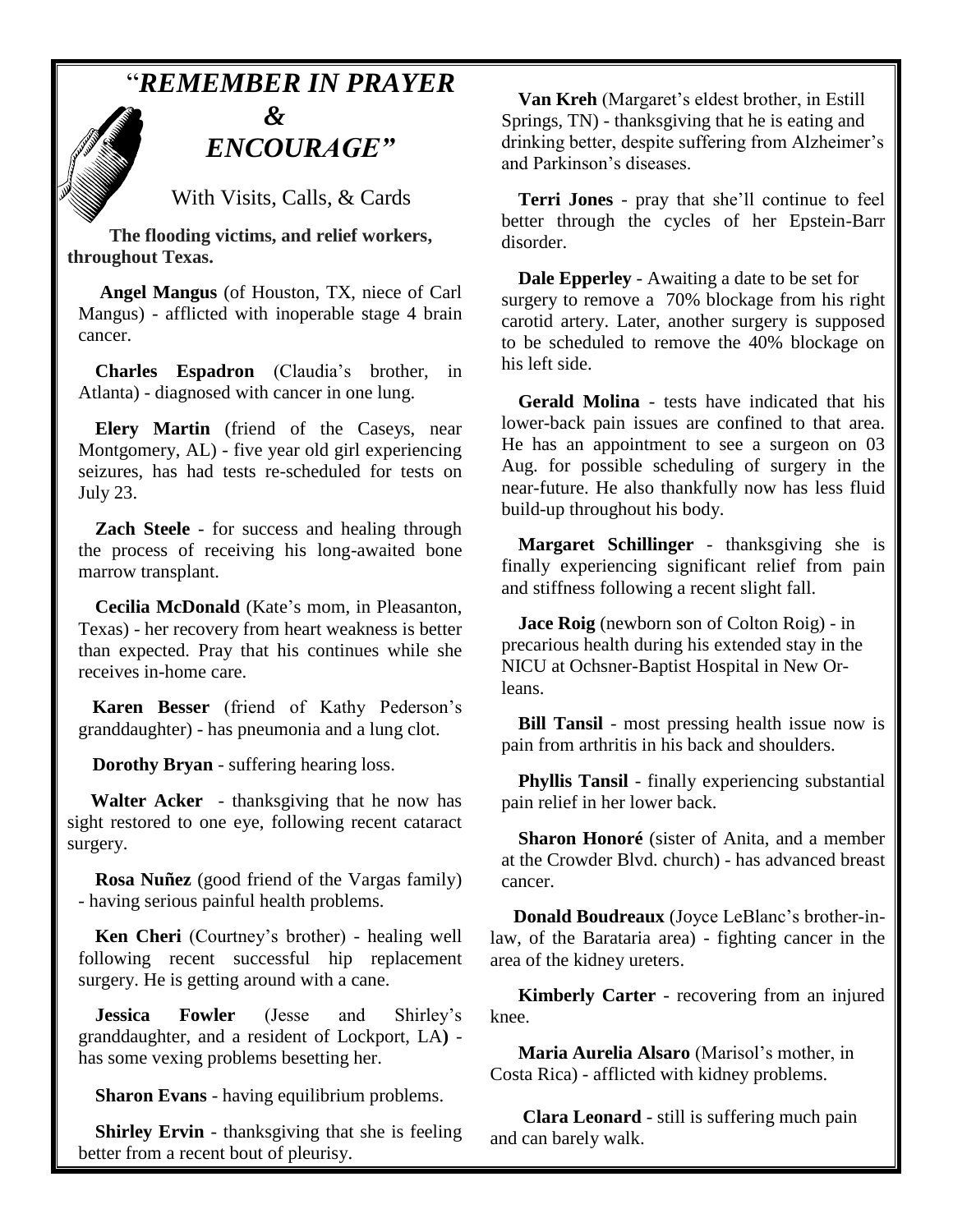**Wyatt** (Kristi Ford's son) - for his being welladjusted as he stays with his dad's side of the family this summer, and for those family members to experience reconciliation with one another.

 **Bobby Leonard** - seeing a kidney specialist.

 **Carl & Steve Mangus** - travelling out-of-state to visit relatives.

 **Shane Hicks** - job-hunting following his recent discharge from the Navy.

**Pray for all who are travelling.**

**Pray for Latino evangelism in our area.**

**Pray for our elders: Courtney Cheri, Dwight Jones and Gerald Molina.**

**Pray for President Obama and all our elected officials.**

**Pray for our men and women in our armed forces, both here and abroad!**

#### **\* \* \* \***

#### **The Epistles: Learning to Think Contextually**

Adapted from Fee & Stuart, *How to Read the Bible for All Its Worth* (3rd edition)

#### *Studying the Literary Context: The Results*

After taking notes on both the historical and literary contexts of our example passages from Philippians, this is what we find. *The occasion* is that Paul is in prison (1:7, 13, 16) and the Philippian church has sent a gift through a member named Epaphroditus (4:14-18). Apparently Epaphroditus became sick and the church heard of it and was saddened (2:25-30). But God spared him, so now Paul is sending him back (2:25-30) with this letter in order to  $(1)$  tell them how things are with him  $(1:12-26)$ ,  $(2)$  to thank them for their gift  $(4:10, 14-19)$ , and, 3) to exhort them on a couple of matters: to live in harmony (1:27-2:17; 4:2, 3), and to avoid the judaizing heresy (3:1-4:1).

In 1:27 Paul has just completed the section telling them how he is getting along in his

imprisonment. This new section is a part of the exhortation. Notice, for example, how he is no longer talking about himself as in verses 12-26. Did you notice this clear shift from I/me/my to you/your in verse 27?

What then is the point of each paragraph in this new section? The first paragraph, 1:27-30, begins the exhortation. The point seems to be what we read in verse 27-they should "*stand firm in one Spirit*." (NIV) This is an exhortation to unity, especially because they are facing opposition.

How does 2:1-4 relate to unity? First, he repeats the exhortation (vv. 1, 2, which now makes us sure we were right about the first paragraph). But the point now is that humility is the proper attitude in order for the believers to have unity.

Now you try it with 2:5-11. What is the point? Why does he cite this hymn about the humiliation and exaltation of Christ? Your answer should be something like this: Jesus in his incarnation and death is the supreme example of the humility Paul wants them to have. (You will notice that when you ask the questions this way, the point of the paragraph is *not* to teach us something new about Christ. He is appealing to these great truths about Christ, to get the Philippians to be like him, not simply to *know about* him).

Go on to 2:12, 13. *Now*, what's the point? This is clearly the conclusion. Notice the word *therefore*. Given Christ's example, they are now to obey Paul. In what? Surely in having unity, which also requires humility.

Finally, in 4:2, 3 Paul addresses two women and their helpers with imperative commands, which are also occurrences of the crucial first person petition verbs. These two, Euodia and Syntyche, were evidently very influential in the Philippian church, and they were not getting along. Their quarreling was no doubt adversely affecting the unity of the whole body there. Paul's petition verbs stress the importance of everyone working together for unity.

*(to be continued)*